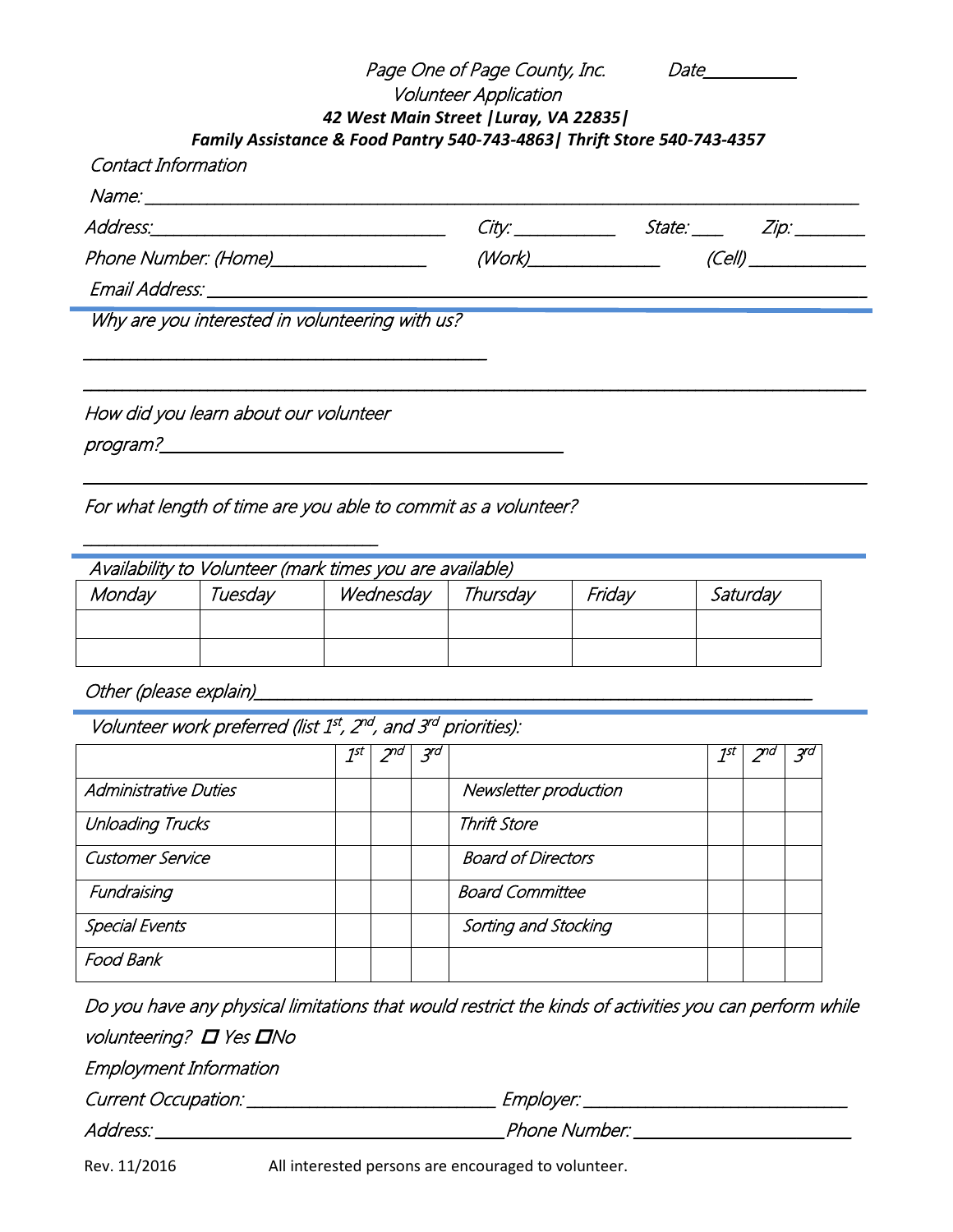|                                                                                          | Page One of Page County, Inc. | <i>Date</i> |
|------------------------------------------------------------------------------------------|-------------------------------|-------------|
|                                                                                          | <b>Volunteer Application</b>  |             |
| Are you a Veteran _______ Yes ______ No Are you of a Military Family ______ Yes _____ No |                               |             |
| Have you ever been convicted of a felony? ____ Yes ____ No If yes, what was the          |                               |             |
| <i>offense?</i>                                                                          |                               |             |

\_\_\_\_\_\_\_\_\_\_\_\_\_\_\_\_\_\_\_\_\_\_\_\_\_\_\_\_\_\_\_\_\_\_\_\_\_\_\_\_\_\_\_\_\_\_\_\_\_\_\_\_\_\_\_\_\_\_\_\_\_\_\_\_\_\_\_\_\_\_\_\_\_\_\_\_\_\_\_\_\_\_\_\_\_ Special skills or qualifications and previous volunteer experience (organization and type of services)

\_\_\_\_\_\_\_\_\_\_\_\_\_\_\_\_\_\_\_\_\_\_\_\_\_\_\_\_\_\_\_\_\_\_\_\_\_\_\_\_\_\_\_\_\_\_\_\_\_\_\_\_\_\_\_\_\_\_\_\_\_\_\_\_\_\_\_\_\_\_\_\_\_\_\_\_\_\_\_\_\_\_\_\_\_\_ \_\_\_\_\_\_\_\_\_\_\_\_\_\_\_\_\_\_\_\_\_\_\_\_\_\_\_\_\_\_\_\_\_\_\_\_\_\_\_\_\_\_\_\_\_\_\_\_\_\_\_\_\_\_\_\_\_\_\_\_\_\_\_\_\_\_\_\_\_\_\_\_\_\_\_\_\_\_\_\_\_\_\_\_\_\_

| Person to notify in case of emergency: |                                            |                                                                                                      |
|----------------------------------------|--------------------------------------------|------------------------------------------------------------------------------------------------------|
|                                        |                                            |                                                                                                      |
|                                        |                                            | Address: ____________________________City: ___________________________________Zip: _________________ |
|                                        |                                            | Phone Number (Home): (Work): (Work): (Cell): (Cell): (Cell)                                          |
|                                        |                                            |                                                                                                      |
|                                        | Relationship to you: _____________________ |                                                                                                      |
|                                        |                                            | References: Please provide two references, these should be people not related to you.                |
|                                        |                                            | 1. Name: <u>Name: Evening Phone:</u> Daytime Phone: Evening Phone: Name: 2014                        |
|                                        |                                            |                                                                                                      |
|                                        |                                            |                                                                                                      |

## Commitment, Confidentiality, Compensation and Liability

I promise to support the mission of Page One of Page County, Inc. to the best of my ability. I understand that this requires me to accept my volunteer assignment as well as guidance and direction from PAGE ONE staff. Additionally, I understand I may be asked to do additional duties not specified in the agreement. I understand that as a PAGE ONE volunteer, I may have access to confidential client, staff, volunteer and or donor information. Furthermore, I agree not to share this information with outside sources either during or after my tenure as a PAGE ONE volunteer. I understand that my attendance and participation are voluntary and are subject to termination at any time. I am aware that there will be no financial compensation for the hours worked at or on behalf of PAGE ONE. I have provided references as requested and understand these references maybe contacted by PAGE ONE as part of the Volunteer Program screening process. I agree to release and hold harmless PAGE ONE from any and all claims or demands for injuries to me or our property while volunteering. It is the policy of this organization to provide equal opportunities without regard to race, religion, national origin, gender, sexual preference, age or disability. Signature: \_\_\_\_\_\_\_\_\_\_\_\_\_\_\_\_\_\_\_\_\_\_\_\_\_\_\_\_\_\_ Date: \_\_\_\_\_\_\_\_\_\_\_\_\_\_\_\_\_\_\_\_\_\_\_\_\_\_\_\_\_\_

## Print: \_\_\_\_\_\_\_\_\_\_\_\_\_\_\_\_\_\_\_\_\_\_\_\_\_\_\_\_\_\_\_\_\_\_